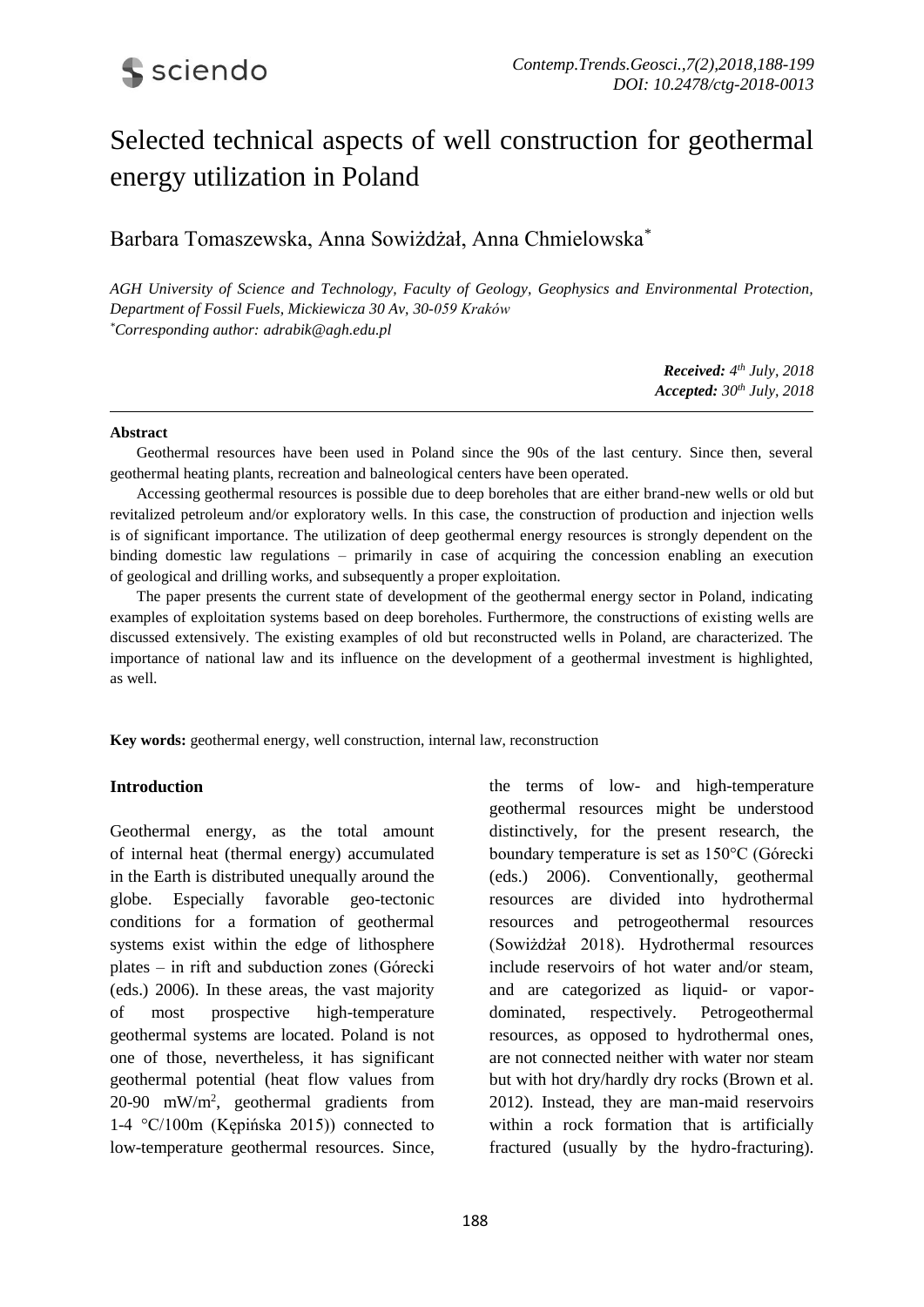

The utilization system of such a reservoir has been called enhanced (engineered) geothermal system (abbr EGS) (Olasolo et al. 2016).

The subject area of geothermal energy sector has been discussed by plentiful researcher around the world, indicating various aspects (e.g. exploration, drilling activities, exploitation or utilization), encountered problems and possible ideas for further development (Bujakowski et al. 2013; Bujakowski and Tomaszewska (eds.) 2014). The item of effective exploitation of geothermal resources (Røksland et al. 2017) seems to be one of the most important issues, as well as an environmental (Kristmannsdóttir and Ármannsson 2003; Lacirignola and Blanc 2013) and economic (Bu et al. 2012) analysis. Also, the subject of broadly understood legal frameworks concerning the exploitation of geothermal resources has been introduced (Tomaszewska and Hołojuch 2012).

### **Geothermal Energy in Poland**

Geothermal energy resources in Poland are related to the underground waters of various stratigraphic layers, within geological units – main hydrogeothermal provinces: the Polish Lowlands, the Carpathians, the Carpathian Foredeep and the Sudetes (Fig.1). Generally, they are natural sedimentary-structural basins filled with geothermal waters with relatively high temperature range, namely, from 20°C to about 90°C (even in excess of 100°C) (Kępińska 2015; Kępińska 2016). The information about the size and energetic potential of geothermal resources is widely known through results of numerous research projects accomplished so far (Górecki et al. 2015; Miecznik et al. 2015; Bujakowski et al. 2016; Sowiżdżał and Kaczmarczyk 2016). The recognition of geological structures either for direct or indirect applications of the geothermal energy is an important direction of proceeded geological research. The most prospective regions for a geothermal energy

development in Poland are connected with areas characterized by a high value of heat flux and sufficient hydrogeological parameters, and are ascribed to Polish Lowlands and Podhale region, i.e. Western Carpathians (Sowiżdżał 2018). The principal resources of geothermal waters in the Polish Lowlands are accumulated within the Mesozoic groundwater horizons. Geothermal waters are accumulated mainly in the Lower Jurassic and Lower Cretaceous formations but significant resources of geothermal energy are assembled also in the Upper Jurassic, Middle Jurassic, Upper Triassic and Lower Triassic formations (Górecki et al. 2015). In the case of Podhale region, the resources of geothermal water are connected with the Mesozoic sedimentary formations (Kępińska 2015; Kępińska 2016). The most prospective aquifers occur within the Middle Triassic limestones and dolomites, as well as in overlying Eocene carbonates (Sowiżdżał 2018).

Since Poland is endowed with lowtemperature geothermal resources, primary applications involve space heating sector, bathing and recreation as well as balneotherapy (Fig.1). Nevertheless, the geothermal waters are also used in agriculture, aquaculture and for various industrial applications. In 2017, six geothermal district heating plants were operating: in Podhale region and municipalities of Pyrzyce, Mszczonów, Poddębice, Uniejów and Stargard Szczeciński (Kępińska 2016; Sowiżdżał 2018). Moreover, 17 recreation centers are located within the country, where geothermal water is used both for swimming pools and other facilities as well as for preparation of hot domestic water. Geothermal water is also utilized in 12 health resorts for curing and rehabilitation purposes. It is worth noting that numerous projects concerning distinctive geothermal aspects have been under development, including an indication if the utilization of existing geothermal potential is feasible and sufficient for electricity production (Kępińska 2015; Kępińska 2016).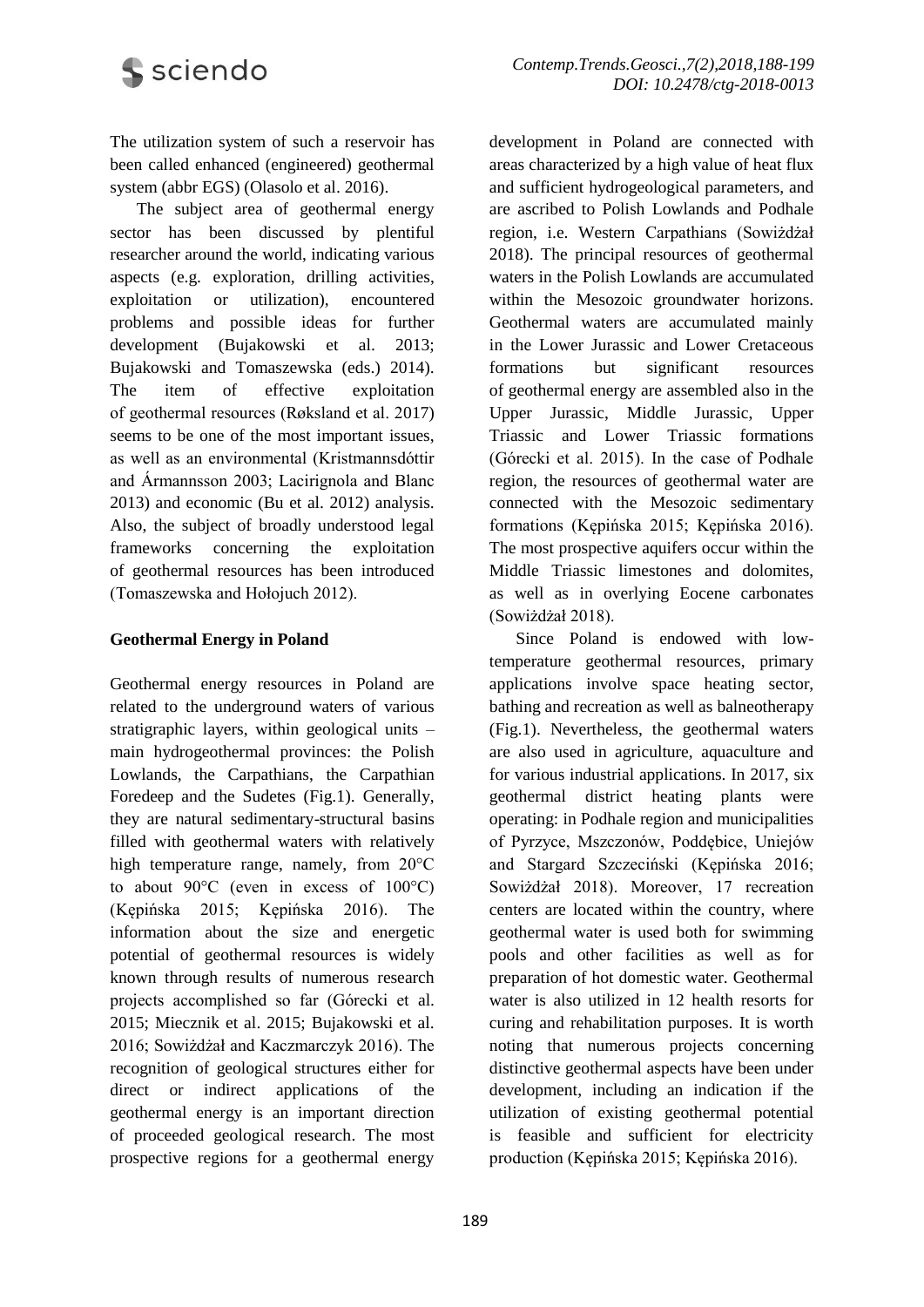

**Fig.1.** Geothermal energy in Poland; modificated after (Sowiżdżał 2018).

### **Internal Law Regulations**

Generally, the text of the internal law in the context of geothermal energy utilization, has been strongly determined by the conditioning derived from the European Union. Such regulations allow to procced the efficient and sustainable exploitation, and then utilization of geothermal energy resources. What is more, the compliance with the formal and legal regulations, together with applying a goodpractice and mondial know-how during each stage of geothermal investment, enable the natural environment to be preserved against the possible negative impact (Tomaszewska and Hołojuch 2012; Sowiżdżał et al. 2017).

The most important legal act that regulates principles of the exploration, recognition and exploitation of geothermal reservoirs is the Geological and Mining Law (J.L. 2016 item 1131)**<sup>1</sup>** , however, supported by numerous ministerial regulations. At first, it seems to be crucial to pay the attention to the notion of a "geothermal water", which is a term widely used among Polish and global scientific community and in literature. The Polish law (J.L. 2016 item 1131, Art. 5) introduces the term of a "thermal water", defining it as the underground water that temperature at the outflow of a water intake is not less than 20°C. It is encountered for these terms to be used alternately, worldwide. Under the ordinance of the present act (J.L. 2016 item 1131, Art. 5 and 10), the geothermal waters are treated as minerals resources and the mining property right is appertained to the State Treasury. Simultaneously, the act constitutes that production mining activities exact obtaining of a concession, which can be conceded only

1

<sup>1</sup> For term *Journal of Laws*, the abbreviation *J.L,* created for this paper, is being used.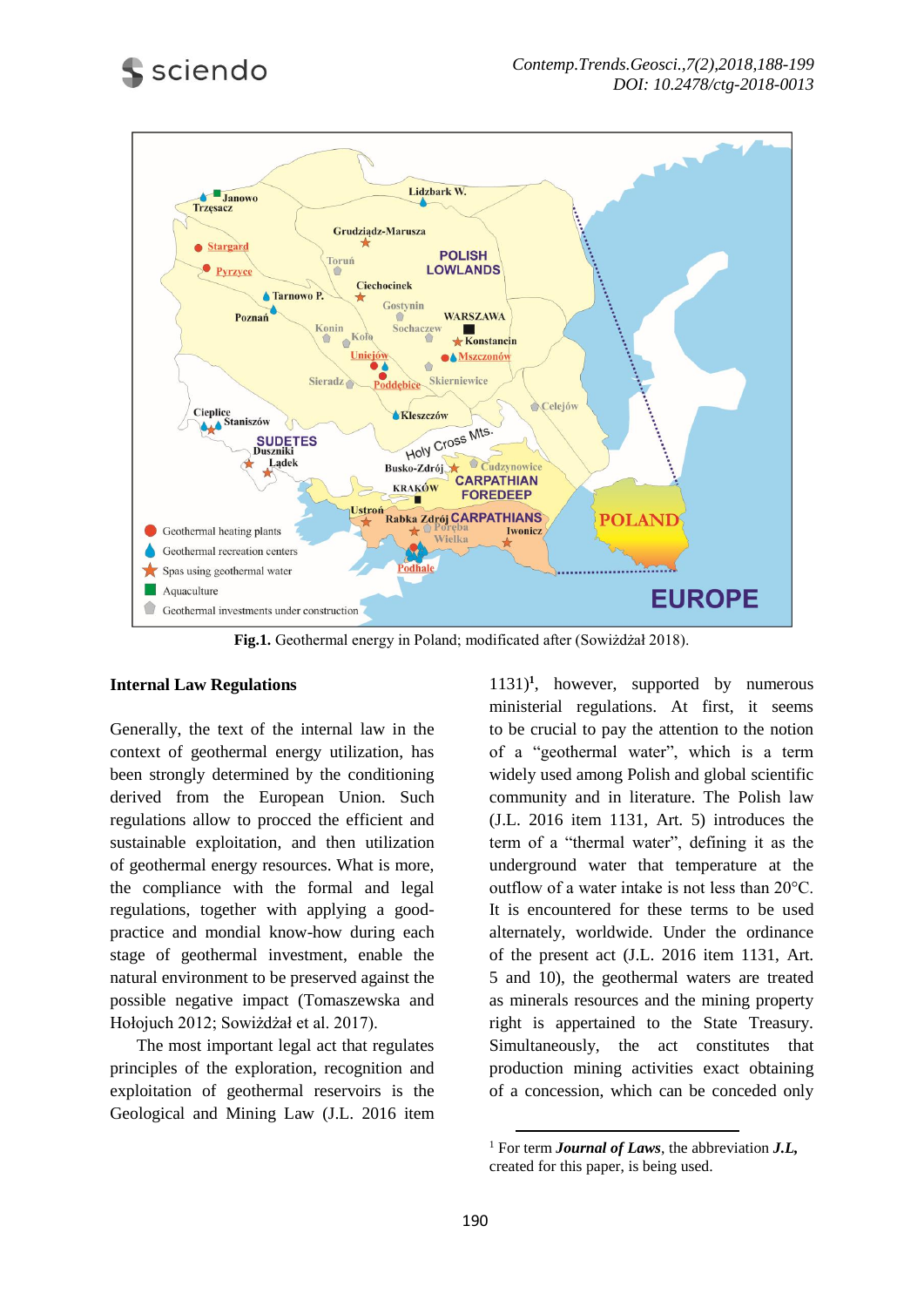

by the marshal of a proper province (J.L. 2016 item 1131, Art. 21.1). What is a substantial convenience, in the case of exploration and recognition of thermal waters, there is no requirement to obtain the concession. Nevertheless, the development of a geological project as well as its submission to the aforementioned administration authority are essential duties of any investor.

Considering the process of the acquiring a concession for the exploitation of geothermal waters, the first stage is to elaborate the Project of Geological Works. The requirements that should be met by such a document are broadly described in the proper Regulation of the Minister of Environment (J.L. 2015 item 964). During the aforementioned phase, it might be essential to assess the possible impact on a natural environmental triggered by the projected enterprise. As specified in the Regulation of the Council of Ministers (J.L. 2016 item 71), drillings which depths exceed 1,000 m can significantly influence the natural environment, therefore, the obtainment of a decision on the environmental conditions of the project might be required. In such a case, the entrepreneur is bound by the law to submit (to competent authorities) the Information Card and/or Environmental Impact Report. These documents concern and specify the possible impact of future investment on the surface and groundwater quality, emission rate of different pollutants into the atmosphere, waste management, water and sewerage management, landscape, noise and vibrations emissions and electromagnetic fields. At the stage of geological works aimed at the exploration and recognition of geothermal water resources, the regulations delineated in the section VI (notably chapter 2) of the Geological and Mining Law (J.L. 2016 item 1131), concerning the broadly-understood operation of mining works ought to be employed. The results of the handled geological work, including the amount of exploitable resources should be set in the Hydrogeological Documentation. This document ought to be prepared in the accordance with guidelines stated both by the Geological and Mining Law (J.L. 2016 item 1131, Art. 88) as well as the Regulation of the Minister of Environment on Hydrogeological Documentation (J.L. 2016 item 2033). It is worth to be emphasized that the Hydrogeological Documentation of a geothermal reservoir is a strategic document which constitutes the basis for be given consent to the quantity of extracted water and the method of exploitation. Additionally, in the case of a positive recognition of hydrothermal resources, the document has to define the conditions for the re-injection of spent water, with the clear indication of methods to be applied for the specific water intake towards its prevention against a phenomenon of well's clogging (so-called colmatation).

The stage concerning the obtainment of a concession for the mining of thermal waters is regulated by the section II, chapter 1 of the Geological and Mining Law (J.L. 2016 item 1131). The application for a such concession defines several important issues, like information on the amounts of geothermal resources and planned rate of extraction, geological and hydrogeological conditions of water extraction, as well as for the spent water re-injection into the rock formation. It should be emphasized that the obtained concession is an important document on the sustainable exploitation of the mineral deposits, moreover it remains the essential act determining the treatment of spent waters. What is quintessential, according to the Regulation of the Minister of Environment (J.L. 2014 item 812), the executive of a proper mining plant is of responsibility to prepare a specific technical documentation for each injection well separately. It is worth highlighting, that besides the strict environmental protection requirements (J.L. 2017 item 1405), this document includes also a description of how to eliminate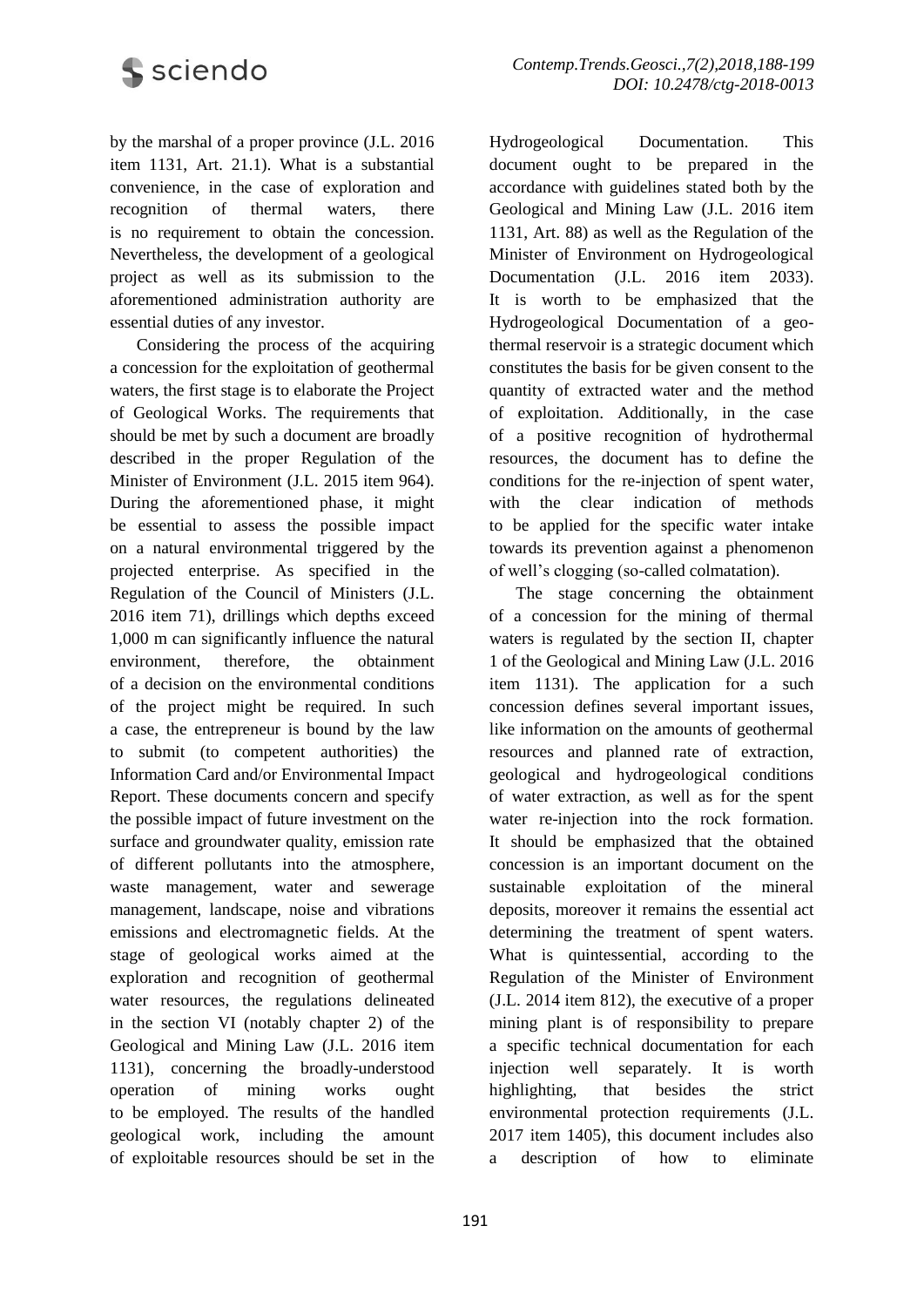

or to constrain the negative impact of a potential exploitation of geothermal reservoir on the natural environment. As water is an extracted medium, other procedures must comply with regulations supplied by the Water Law (J.L. 2017 item 1566). Moreover, the spent thermal water, that is discharged into inland waters or to the ground is considered as the wastewater (J.L. 2017 item 1566), and its quality have to meet the requirements specified in a few documents referring to the protection of natural environment (J.L. 2017 item 519).

### **Geothermal Well Construction**

Construction of a geothermal wells depends on several aspects, inter alios, geological conditions including downhole pressure, its target (production or injection) and whether it is a brand-new borehole or old revitalized borehole. Generally, geothermal well consists of elements such as casing of a proper diameter, a construction element allowing access to the reservoir and technical equipment like a deep well pump (if necessary). What is more, geothermal well can be vertical or, in order to get better access to the reservoir, directional one (Soboń 2006). Considering casing (Fig.2), five main types of columns are distinguished (Gonet et al. 2006): conductor column, surface column, intermediate column production column and liner-production column. According to Gonet et al. (2006), while designing the well one should pay attention to the length and the diameter of an individual casing, concerning information about geology, litho-stratigraphy, hydro-geology, pressure conditions and rock ability to change its state and shape. Generally, the drilling works are divided into two major parts, namely, setting the scheme of casing and examining the strength of a respective casing.

Since, the exploitation well can be located within area of different geo-tectonic conditions, various values of formation pressures might occur, what determines it construction. In case of artesian basins, the pumping equipment (thereby pumping chamber) is not necessary, by contrast to reservoirs under the sub-artesian pressure (Fig.2).

According to Biernat et al. (2012) and Gonet et al. (2006), each of aforementioned casings (Fig.2) has to fulfill its own tasks. The main assignments are discussed below, respectively for each casing:

- conductor column preserves the borehole's mouth from being washed by a drilling mud and contamination of it walls through a dully-compacted soil;
- $\blacksquare$  surface column has to isolate waterbearing horizons (from itself), and in the exploitation well of artificial-lift system it has an additional assignment of being a pumping chamber;
- intermediate column is used to close the water inflow (large) into the borehole, as well as for covering zones where there is a difficulty in conducting further drilling (e.g. leakage of a drilling mud). It is needed to be highlighted, there can be multiple number of intermediate columns, and in case of injection well it is usually led to the surface.

The issue of well construction in the zone of geothermal reservoir horizons is of great importance especially in the context of pursuing exploitation of hydrothermal resources. Different solutions for rendering the horizon accessible are available, namely, the no-filter construction – so-called "open-hole" type, the filter construction, the filter construction with borehole widening and gravel packing, and last but not least the filter construction made by perforation of casing pipes – so-called "cased-hole" (Soboń 2006). According to Kępińska and Bujakowski (eds., 2011), the proper selection of the construction can minimize the failure rate of the geothermal system. The construction and equipment of geothermal well (production and injection)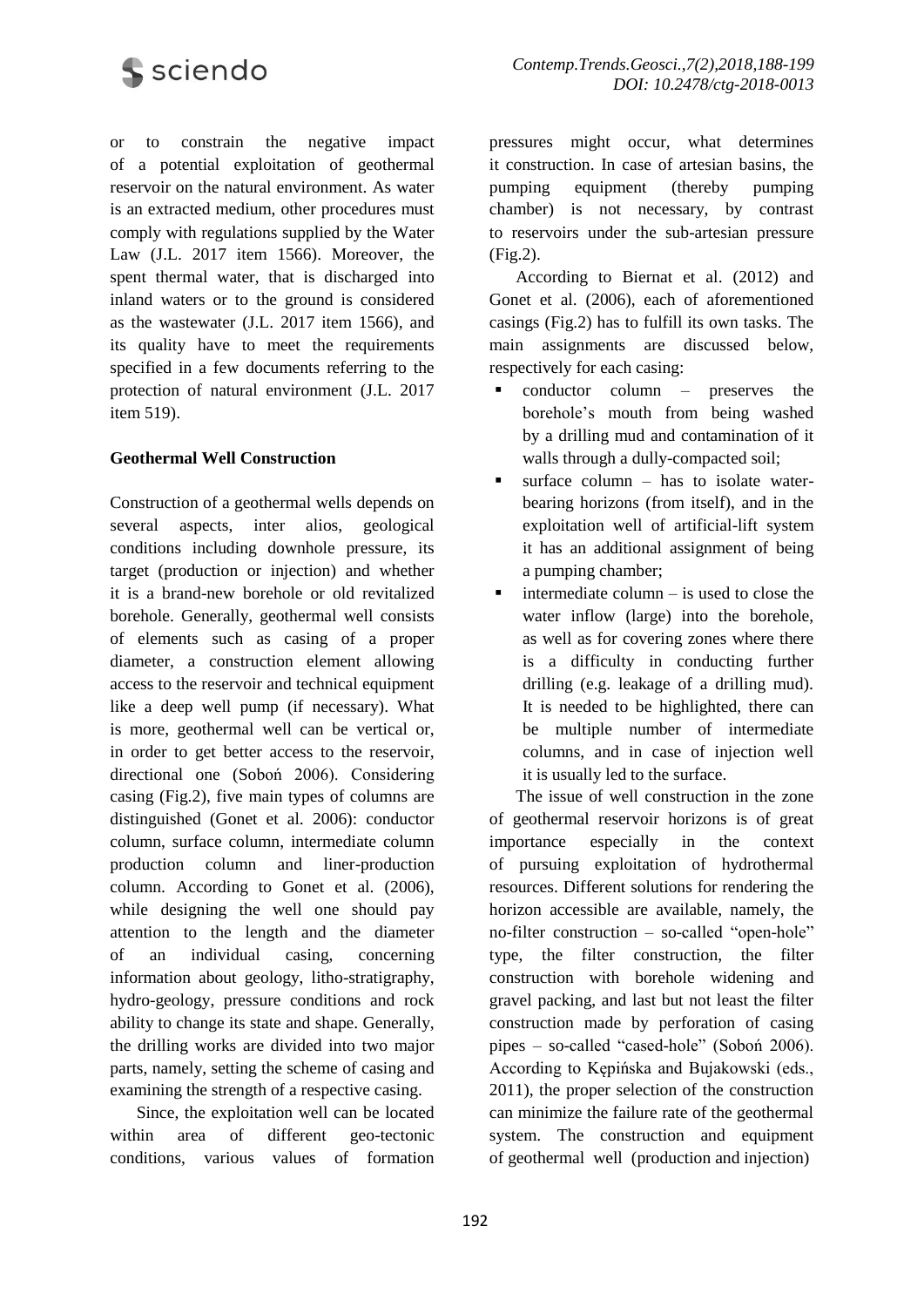

exemplary well's construction in the aquifer interval

**Fig.2.** The schematic design of a production well construction in the area of sub-artesian (A) or artesian (B) formation pressure; based on (Biernat et al. 2012) with additions.

in the horizon interval is conditioned mainly by estimated capability of a well, depth of an aquifer, parameters of a reservoir (compactness, granulation, permeability, porosity), projected life-time (Tomaszewska and Pająk 2012). In the case of transformation of old petroleum/exploratory borehole into a geothermal well, the well construction in the geothermal horizon is an extremely important aspect (Soboń 2006). As previously, each of the above types of construction is dedicated to different geologic conditions and in some cases it can be the only solution allowing the conversion of the well for geothermal purposes (Soboń 2006):

 open-hole type is used for firm, often fractured rock, which assures stability of borehole's walls. In this case, the last casing ends above the ceiling of reservoir

horizon, remaining it uncased. This solution provides appropriate hydrodynamic conditions and is characterized by low costs;

- filter construction is used when the borehole is unstable, e.g. for porous horizons, such as sandstones. Filter is applied directly in the reservoir horizon interval (Fig.2B), however, it is also possible to use casing with drilled interval;
- filter construction with borehole widening and gravel packing (Fig.2A) should be used within relevantly porous rock, characterized by an adequate stability of wellbore. The reservoir horizon is drilled through and then the diameter is enlarged optionally up to the range of 12-15", thereby increasing the well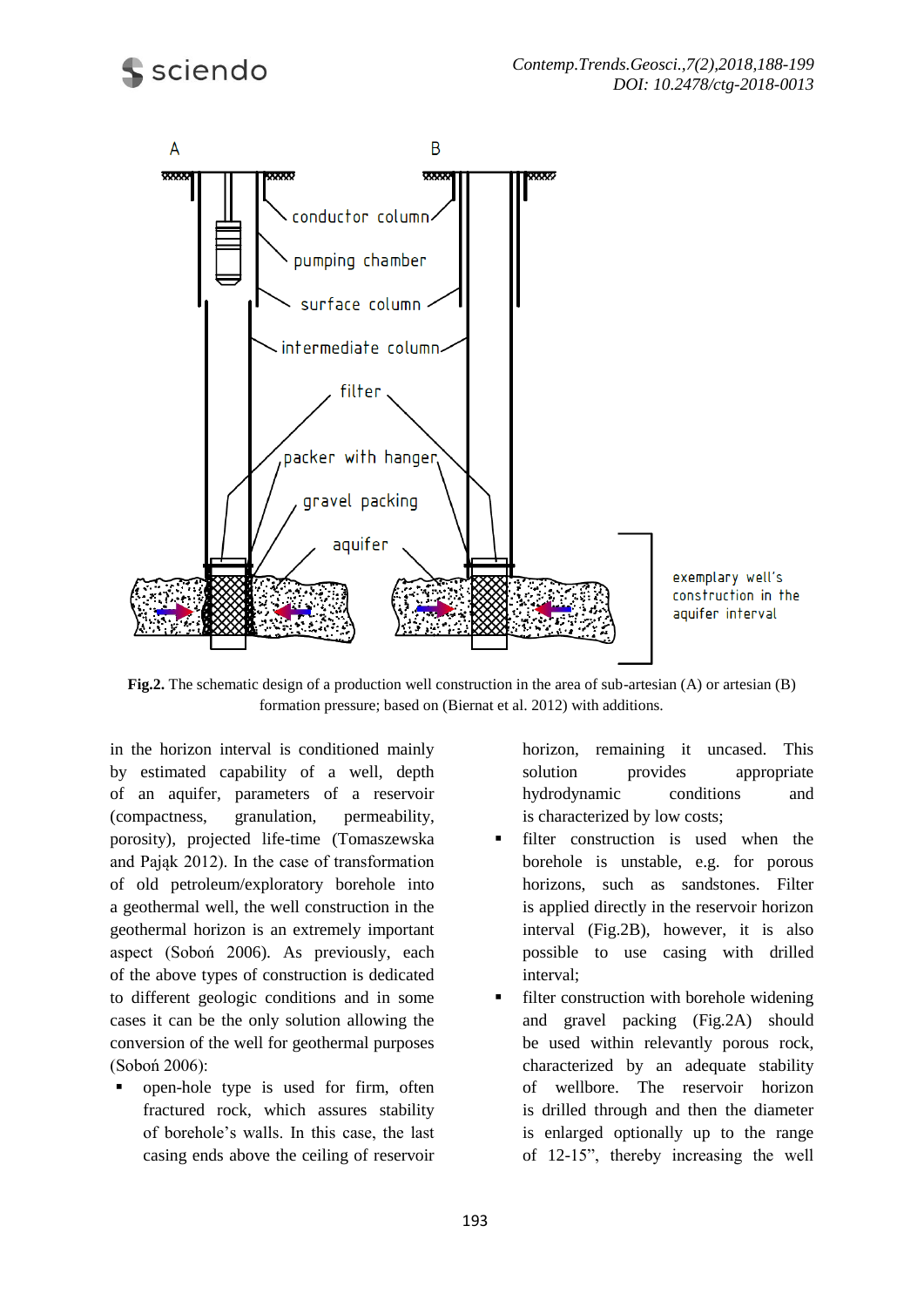**S** sciendo

capability Afterwards, the filter construction is run down the borehole and gravel packing (of a proper grain size) is made (Kępińska and Bujakowski (eds.) 2011). It is probably the most sufficient solution for an injection well, providing optimal hydrodynamic conditions;

**Exercise** cased-hole type might be employed to make closed reservoir horizons accessible once again. It requires making perforation holes made through the socalled blockade between the reservoir horizon and the wellbore, providing the hydrodynamic contact. This construction is said to be of low hydrodynamic efficiency, however, in some cases it might be the only solution for existing wells to be adapted for geothermal purposes.

### **Selected Geothermal Wells in Poland**

Currently, as it was mentioned before, six geothermal district heating plants are operating

in Poland, i.e. Pyrzyce, Mszczonów, Uniejów, Poddębice, Stargard and Podhale (Kępińska 2015; Kępińska 2016). These plants have exploited thermal waters from the Jurassic and Triassic sedimentary formation within the Polish Lowlands and Eocene carbonates in case of Podhale region. The types of wells and methods for accessing geothermal horizons can be seen in the Table 1. As can be noticed (Tab.1), among these boreholes, in eight cases horizon has been render accessible by a perforation of casing, in five wells the filter construction with borehole widening and gravel packing has been implemented, whereby within two wells uncased intervals occurred (Kępińska and Bujakowski (eds.) 2011).

Since, the construction of conventional geothermal well has been presented previously (section 4), it has been decided to present the construction of the borehole which was the subject of the successful reconstruction process – the Mszczonów IG-1 Well.

| <b>DH</b> Plant | <b>Well ID</b>             | <b>Kind of Well</b> | <b>Well Axis</b>               | <b>Access to Reservoir</b>       |
|-----------------|----------------------------|---------------------|--------------------------------|----------------------------------|
| Pyrzyce         | Pyrzyce GT-1               | production          | vertical                       | filter with widening             |
|                 | Pyrzyce GT-2               | injection           | vertical                       | filter with widening             |
|                 | Pyrzyce GT-3               | production          | vertical                       | filter with widening             |
|                 | Pyrzyce GT-4               | injection           | vertical                       | filter with widening             |
| Mszczonów       | Mszczonów IG-1             | production          | vertical                       | casing perforation               |
| Uniejów         | Uniejów PIG/AGH-1          | injection           | vertical                       | casing perforation               |
|                 | Uniejów PIG/AGH-2          | production          | vertical                       | casing perforation               |
|                 | Uniejów IGH-1              | injection           | vertical                       | casing perforation               |
| Stargard        | Stargard Sz. GT-1          | production          | vertical                       | filter with widening             |
|                 | Stargard Sz. GT-2          | injection           | directional                    | widening/open-hole               |
| Podhale         | Bańska IG-1                | production          | vertical                       | casing perforation               |
|                 | Bańska PGP-1               | production          | vertical                       | casing perforation/open-<br>hole |
|                 | Bańska PGP-3               | production          | directional                    | filter construction              |
|                 | Biały Dunajec PAN-1        | injection           | vertical/<br>directional after | casing perforation/open<br>hole  |
|                 |                            |                     | reconstruction                 |                                  |
|                 | <b>Biały Dunajec PGP-2</b> | injection           | vertical                       | casing perforation               |

**Tab.1.** Production and injection wells in Polish DH Plants; based on (Kępińska and Bujakowski (eds.) 2011; Uliasz-Misiak and Dubiel 2015).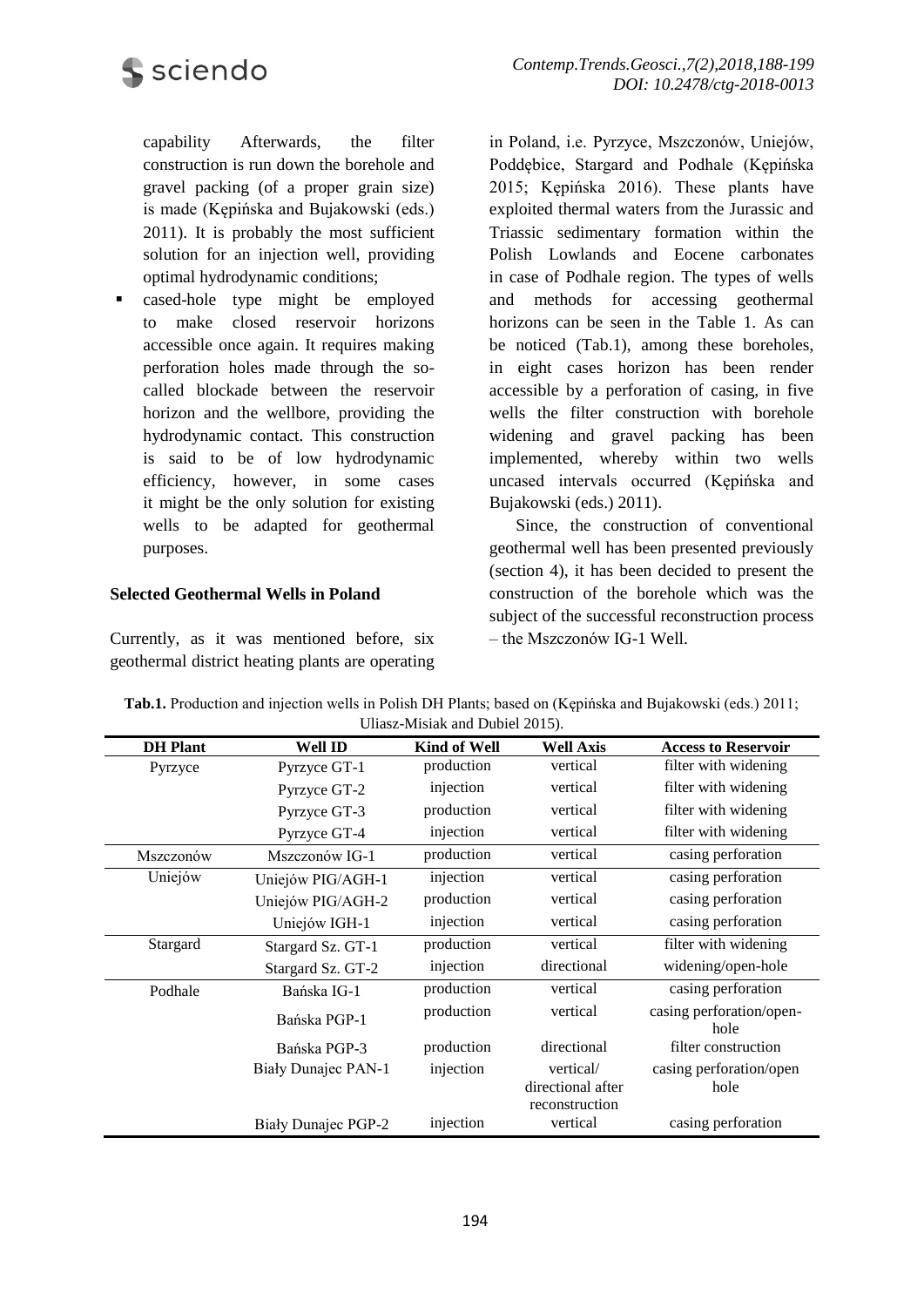### **The Mszczonów IG-1 Well**

The geothermal water intake from the Mszczonów IG-1 well and the Geothermal Plant are located within administrative borders of Mszczonów. It is the town located in the Masovian Voivodship – central Poland (Fig.1), within geological structure of the Warsaw trough (Bujakowski et al. 2017).

The Mszczonów IG-1 well was drilled on the cusp of 1976 and 1977 to the depth of 4,119 m, leading geostructural research, and exploration for oil and gas resources (Bujakowski et al. 2017). Since the geologic goal was achieved without the presence of hydrocarbons, the borehole was completely liquidated and the drilling site was reclaimed (Bielec and Balcer 2015; Bujakowski 2015). In the period from 1996 to 1999 the first (in Poland) total reconstruction of exploratory well, aimed at the restoration of technical condition of the borehole enabling safe and stable exploitation of geothermal waters, was held (Bujakowski 2015; Bujakowski et al. 2017). In terms of reconstruction, the methodology developed at the Mineral and Energy Economy Research Institute of the Polish Academy of Sciences was implemented, comparting the process into two, substantial phases – technical works and field test (Bujakowski et al. 2017). The technical work included drilling, well protection issues, access to the reservoir zone, as well as introduction of installations and operating devices, whereas, tests concerned disparate pumping (i.e. scrubbing, metering, pre-exploitative), as well as hydrodynamic, geophysical, mineralogicalpetrographic, physico-chemical and isotopic studies (Bujakowski 2015).

The proceeded works allowed the opening of the Geothermal Plant in 2000, and use of the Mszczonów IG-1 well (Fig.3) for the exploitation of thermal waters. The Mszczonów IG-1 well works in a failure-free mode in the single well (open) geothermal system, harnessing thermal water at the depth

between  $1,600 - 1,700$  m, from Lower Cretaceous horizon (sandstones). Considering the issue of the construction (Fig.3), the Mszczonów IG-1 well is a vertical borehole, the reservoir of thermal water is accessible by the casing perforation within aforementioned depth interval. Since the formation is under the sub-artesian pressure, the pumping equipment is necessary (Bujakowski 2015). The temperature of the thermal water is measured as 42°C and the amount of total dissolved solids (TDS) equal to  $0.5 - 0.6$  g/dm<sup>3</sup> (Tomaszewska 2015). The main method for the utilization of geothermal medium remains space heating. Additionally, after cooling and proper treatment, it is sent to the municipal water supply and used for drinking purposes, which is rare on the European scale. Moreover, since 2008, thermal water has supplied the recreational facility Termy Mszczonowskie (Bujakowski et al. 2017).

### **Conclusion**

Geothermal energy is considered ecological and sustainable source of renewable energy that can become the alternative for the future energy sector in Poland, especially in the context of space heating and hot water supply. Being endowed with low-temperature resources, Poland has also the high opportunity to develop the sector of recreation and balneotherapy, also the agriculture and industrial applications are feasible. Besides a few simplifications, exploitation of geothermal energy resources is connected with an obligatory accomplishment of formalities resultant from binding law and formal requirements, such as The Geologic and Mining Law, The Water Law, The Environmental Protection Law and numerous regulations. Fulfilling all the formalities, there is still an extremely important, and complex issue of a geothermal well construction and selection of exploitation system.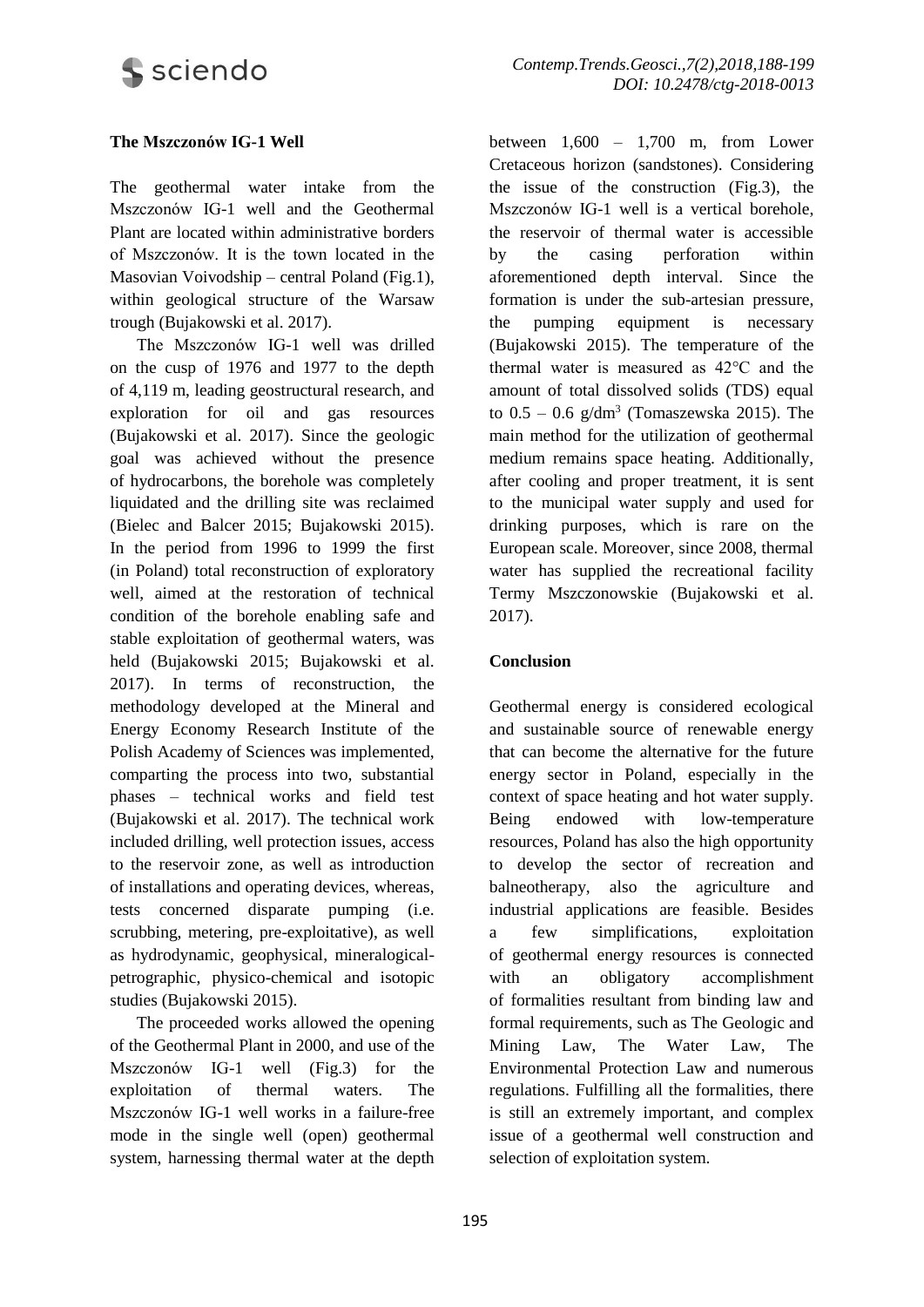

**Fig.3.** The schematic design of Mszczonów IG-1 well after the reconstruction process; based on (Bujakowski 2015; Bujakowski et al. 2017, CBDG PIG-PIB 2018).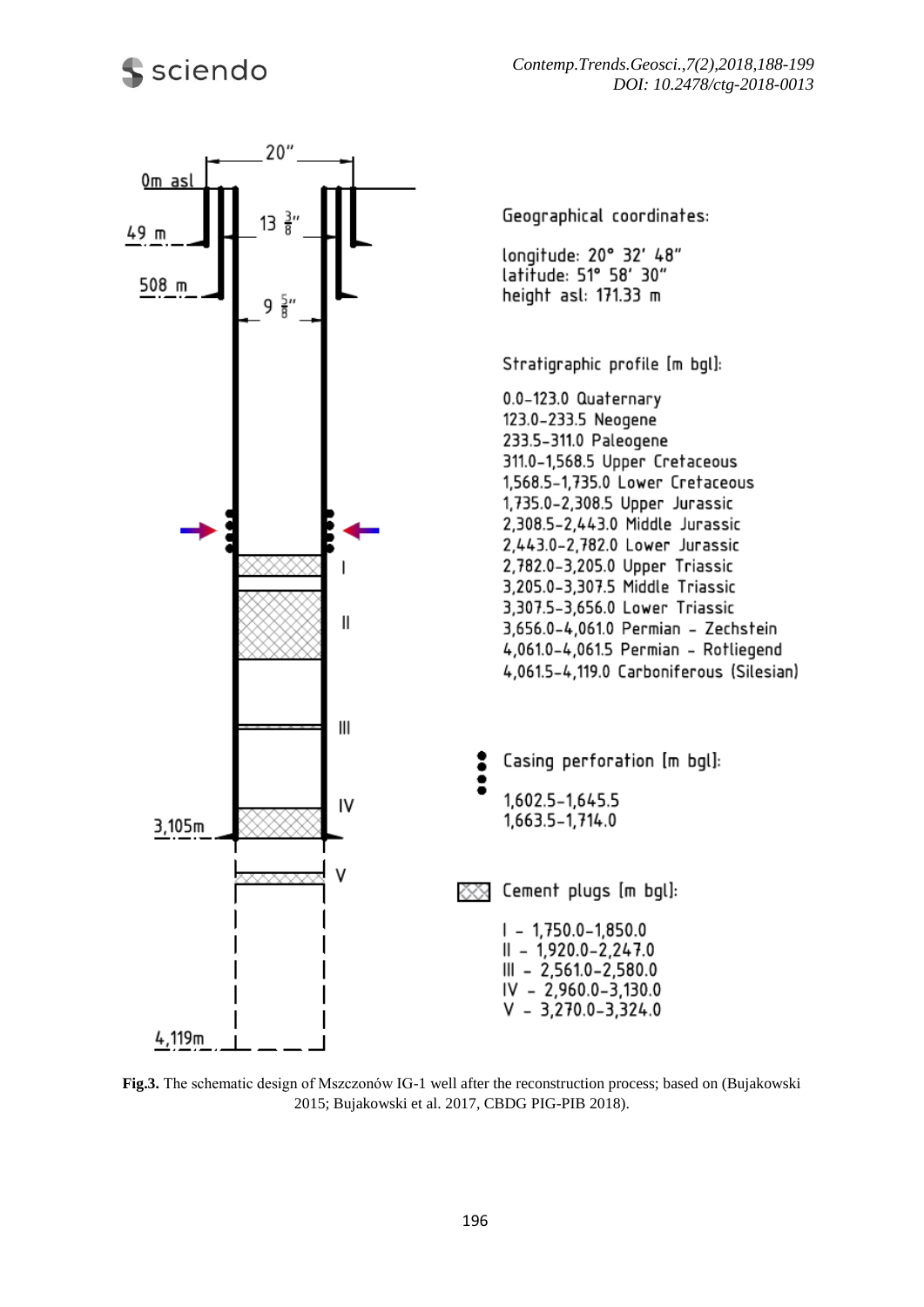

This phase is an inherently connected with geology (tectonic lithology, etc.), which determines vast majority of operational parameters of a potential installation. The formation pressureremains the particularly important issue that influences the construction of a well and required devices. The designing phase has to take cognizance of aforementioned aspects, not omitting the issue of possible re-adaptation of old exploratory (or petroleum) wells. Considering the Mszczonów IG-1 well, it was proved that it is possible to create successful geothermal system working on the basis of an old, reconstructed well.

#### **Acknowledgement**

The paper has been prepared under the AGH-UST statutory research grant No. 11.11.140.031 and grant No. 15.11.140.189.

#### **References**

- Bielec B., Balcer M. (2015) Wieloletni monitoring eksploatacji złoża wód termalnych, stanu technicznego odwiertu Mszczonów IG-1 i strefy złożowej. Technika Poszukiwań Geologicznych 1: 37-57 (in Polish).
- Biernat H., Noga B., Kosma Z. (2012): Przegląd konstrukcji archiwalnych i nowych otworów wiertnicznych wykonanych na Niżu Polskim w celu pozyskiwania energii geotermalnej. Modelowanie Inżynierskie 44: 21-28 (in Polish).
- Brown D.W., Duchane D.V., Heineken G., Hriscu V.T. (2012) The Enormous Potential of Hot Dry Rock Geothermal Energy. [In:] Mining the Earth's Heat: Hot Dry Rock Geothermal Energy, Springer Science & Business Media, 17–44.
- Bu X., Ma W., Li H., (2012) Geothermal energy production utilizing abandoned oil

and gas wells. Renewable Energy 41: 80- 85.

- Bujakowski W., Barbacki A., Skrzypczak R. (2013) New directions of research in the Polish part of the Sudetic area in the aspect of HDR and EGS technologies. Przegląd Geologiczny 61, 11: 706-711 (in Polish, abstract in English).
- Bujakowski W., Tomaszewska B. (eds.) (2014) Atlas of the possible use of geothermal waters for combined production of electricity and heat using binary system in Poland. MEERI PAN Publ., Kraków.
- Bujakowski W. (2015) Rekonstrukcja odwiertu Mszczonów IG-1 na tle innych, wybranych rekonstrukcji otworów geotermalnych. Technika Poszukiwań Geologicznych 1: 17-34 (in Polish).
- Bujakowski W., Tomaszewska B., Miecznik M. (2016) The Podhale geothermal reservoir simulation for long-term sustainable production. Renewable Energy 99: 420-430.
- Central Geological Database of the Polish Geological Institute – National Research Institute, abbr CBDG PIG-PIB; Otwory wiertnicze.(Website: last accessed 26<sup>th</sup> June, 2018 http://otworywiertnicze.pgi.gov.pl/; Entries: Mszczonów).
- Gonet A., Capik M., Śliwa T. (2006) Technique of drilling wells. [In:] Górecki W. (eds.) (2006) Atlas of Geothermal Resources of Mesozoic Formations in the Polish Lowlands. AGH Publ., Kraków.
- Górecki W. (eds.) (2006) Atlas of Geothermal Resources of Mesozoic Formations in the Polish Lowlands. AGH Publ., Kraków, p. 54-59.
- Górecki W., Sowiżdżał A., Hajto M., Wachowicz-Pyzik A. (2015) Atlases of geothermal waters and energy resources in Poland. Environmental Earth Sciences 74: 7487-7495.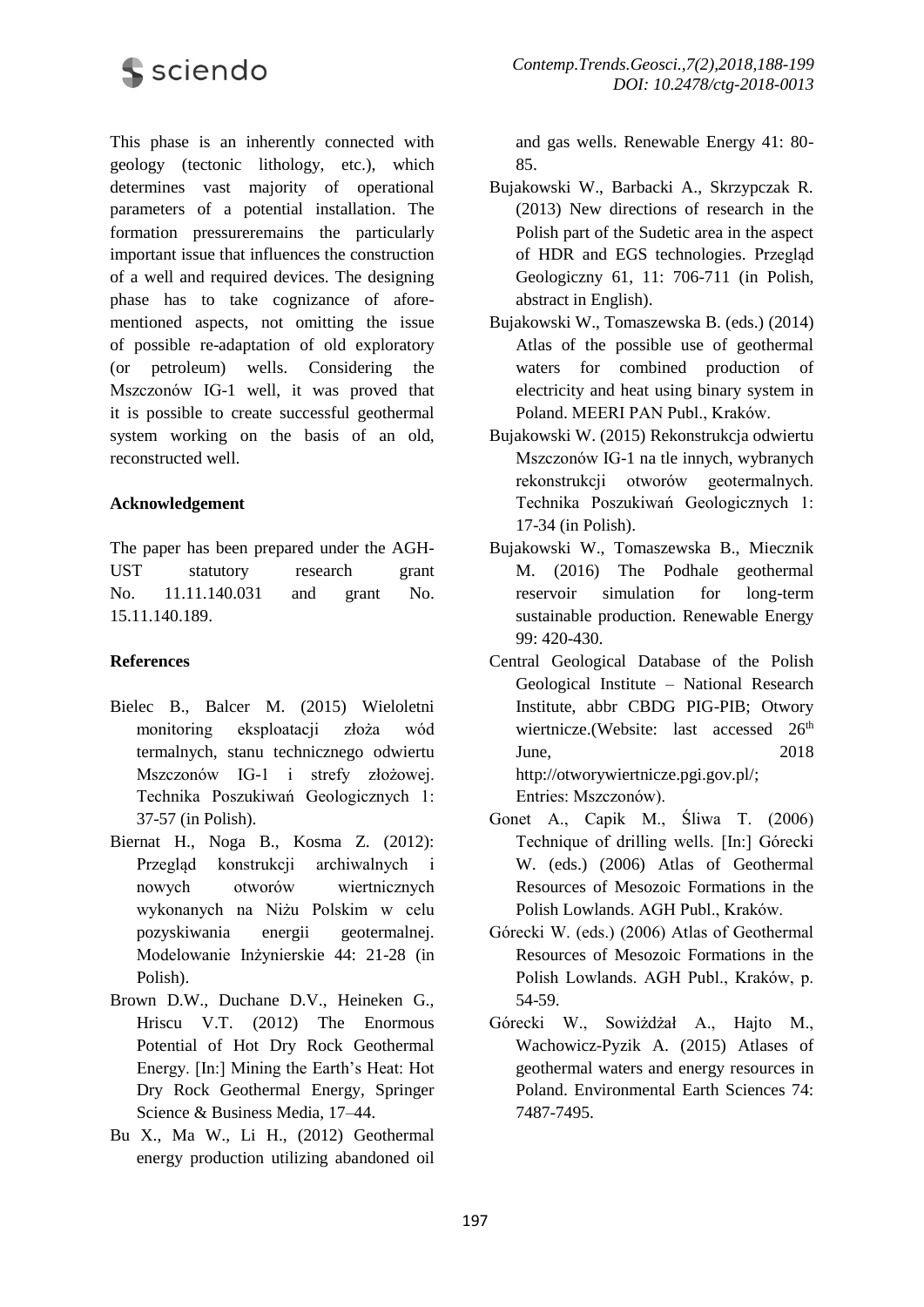- Kępińska B. (2016) Geothermal Energy Use Country Update for Poland, 2013-2015, EGC Proceedings, Strasbourg, France.
- Kępińska B. (2015) Geothermal Energy Country Update Report from Poland, 2010- 2014, WGC Proceedings, Melbourne, Australia.
- Kępińska B., Bujakowski W. (eds.) (2011) Wytyczne projektowe poprawy chłonności skał zbiornikowych w związku z zatłaczaniem wód termalnych w polskich zakładach geotermalnych. EJB Publ., Kraków.
- Kristmannsdóttir H., Ármannsson H., (2003) Environemntal acpects of geothermal energy utilization. Geothermics 32, 4-6: 451-461.
- Lacirignola M., Blanc I. (2013) Environmental analysis of practical design options for enhanced geothermal systems (EGS) through life-cycle assessment. Renewable Energy, 50: 901–914.
- Miecznik M., Sowiżdżał A., Tomaszewska B., Pająk L. (2015) Modelling geothermal conditions in part of the Szczecin Trough the Chociwel area. Geologos 21, 3: 187- 196.
- Olasolo P., Juárez M.C., Morales M.P., D'Amico S., Liarte I.A. (2016) Enhanced Geothermal Systems (EGS): A Review. Renewable and Sustainable Energy Reviews, 56: 133–144.
- Røksland M., Basmoen T.A., Sui D., (2017) Geothermal Energy Extraction from Abandoned Wells. Energy Procedia 105: 244-249.
- Soboń J. (2006) Design of production and injection wells completed in the zone of geothermal reservoir horizons. [In:] Górecki W. (eds.) (2006) Atlas of Geothermal Resources of Mesozoic Formations in the Polish Lowlands. AGH Publ., Kraków.
- Sowiżdżał A., Tomaszewska B., Drabik A. (2017) Environmental aspects of the

geothermal Energy utilisation in Poland. E3S Web of Conferences 22.

- Sowiżdżał A. (2018) Geothermal energy resources in Poland – overview of the current state of knowledge. Renewable and Sustainable Energy Reviews 82: 4020- 4027.
- Sowiżdżał A., Kaczmarczyk M. (2016) Analysis of thermal parameters of Triassic, Permian and Carboniferous sedimentary rocks in central Poland. Geological Journal 51: 65-76.
- Tomaszewska B., Hołojuch G., (2012) Geothermal Energy production on the background of the new legal regulations. Biuletyn Państwowego Instytutu Geologicznego 448, 2: 281-284 (in Polish, abstract in English).
- Tomaszewska B., Pająk L. (2012) Dynamics of clogging processes in injection wells used to pump highly mineralized thermal waters into the sandstone structures lying under the Polish Lowlands. Archives of Environmental Protection 38, 3: 105-117.
- Tomaszewska B. (2015) Warunki hydrogeotermalne w regionie Mszczonowa. Technika Poszukiwań Geologicznych, Geotermia, Zrównoważony Rozwój 54, 1: 81–94 (in Polish).
- Uliasz-Misiak B., Dubiel S. (2015) Problems of geothermal wells workover operations. Przegląd Górniczy 7: 55-61 (in Polish; abstract in English).

## **Legal Regulations:**

- The Geologic and Mining Law Ustawa Prawo Geologiczne i Górnicze (Journal of Laws of 2016 item 1131) (in Polish).
- The Water Law Ustawa Prawo Wodne (Journal of Laws of 2017 poz. 1566) (in Polish).
- The Environmental Protection Law Ustawa Prawo Ochrony Środowiska (Journal of Laws of 2017 item 519) (in Polish).